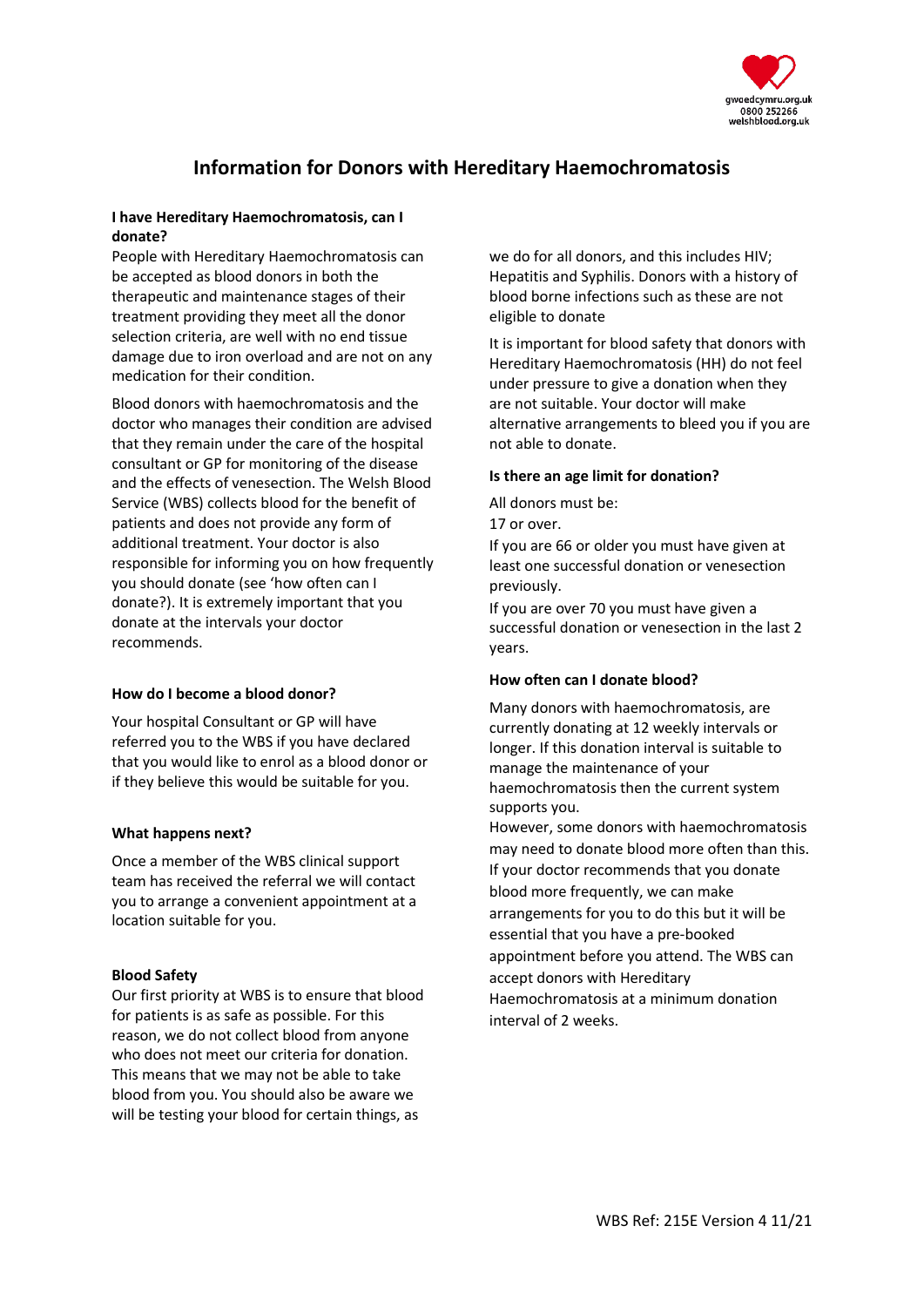

# **Medical referral of an individual with Hereditary Haemochromatosis (HH) wishing to become a WBS Blood Donor**

| <b>Patient Name</b>               |  |
|-----------------------------------|--|
| <b>Hospital/Patient Number</b>    |  |
| Date of Birth                     |  |
| Date of last hospital venesection |  |

I confirm that the above patient:

- has Hereditary Haemochromatosis
- is in the maintenance phase of treatment
- does not have significant associated complications including cardiac or hepatic impairment
- is not receiving chelation therapy
- has not had an adverse reaction to venesection in the past
- is not a Jehovah's Witness

## **Recommended donation frequency**

| Interval less than 12<br>weekly | Yes/No | If yes, how often<br>(maximum of 2 weekly) |  |
|---------------------------------|--------|--------------------------------------------|--|
| 12 weekly or more               | Yes/No |                                            |  |

I understand that as the individual's medical practitioner I will remain responsible for monitoring their clinical condition including iron status.

I understand that this donor may not be eligible to donate at a WBS session on occasions and may need alternative arrangements for venesection which will remain the responsibility of the referring clinician.

| Signature of Referring Doctor |  |
|-------------------------------|--|
| <b>Print Name</b>             |  |
| Hospital/Practice             |  |
| Date                          |  |